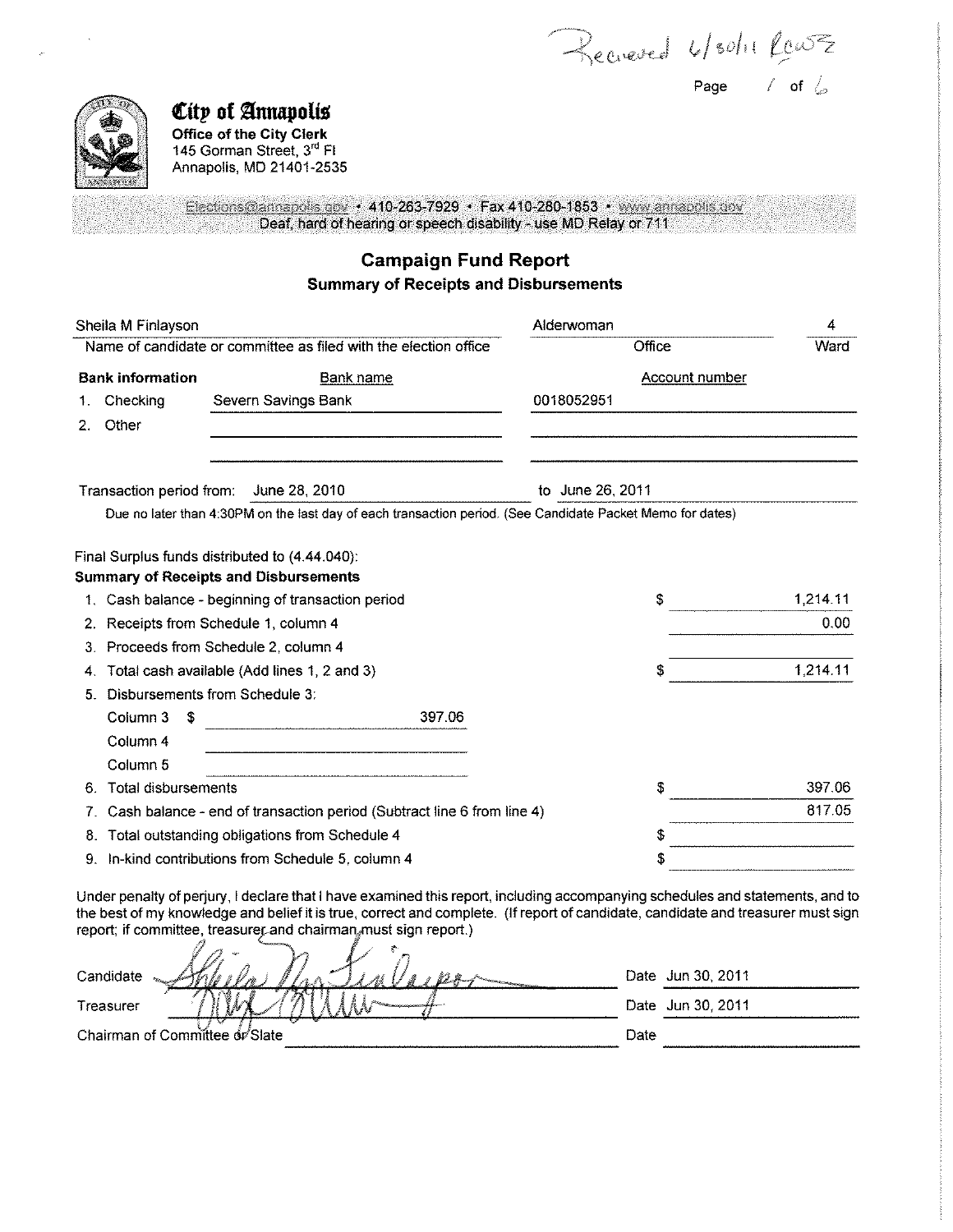Page  $2$  of  $6$ 



# *City* of Annapolis

**Office of the City Clerk**  145 Gorman Street, 3rd Fl Annapolis, MD 21401-2535

Elections@annapolis.gov • 410-263-7929 • Fax 410-280-1853 • www.annapolis.gov Deaf, hard of hearing or speech disability - use MD Relay or 711

Name of candidate or committee Sheila M. Finlayson<br>
Report period - transactions from June 28, 2010 to June 26, 2011

Report period - transactions from June 28, 2010

### **Schedule 1 - Contributions and Receipts**

----~----------------

(Excluding Transfers, Loans and In-kind Contributions)

| Date<br>received | Complete name and residence<br>address of Payer | Description of receipt. See instructions for code. |                                              |           | Amount |  |
|------------------|-------------------------------------------------|----------------------------------------------------|----------------------------------------------|-----------|--------|--|
|                  |                                                 | Code <sup>*</sup>                                  | Ticket price                                 | Cash      |        |  |
|                  | <b>NONE</b>                                     |                                                    |                                              | Check #   |        |  |
|                  |                                                 |                                                    | * T, enter price per ticket Rcpt #           |           |        |  |
|                  |                                                 |                                                    | Aggregate amount received from Payer to date |           |        |  |
|                  |                                                 | Code <sup>*</sup>                                  | <b>Ticket price</b>                          | Cash      |        |  |
|                  |                                                 |                                                    |                                              | Check #   |        |  |
|                  |                                                 |                                                    | * T, enter price per ticket Rcpt #           |           |        |  |
|                  |                                                 |                                                    | Aggregate amount received from Payer to date |           |        |  |
|                  |                                                 | Code *                                             | <b>Ticket price</b>                          | Cash      |        |  |
|                  |                                                 |                                                    |                                              | Check #   |        |  |
|                  |                                                 |                                                    | * T enter price per ticket Rcpt #            |           |        |  |
|                  |                                                 | Aggregate amount received from Payer to date       |                                              |           |        |  |
|                  |                                                 | Code <sup>*</sup>                                  | <b>Ticket price</b>                          | Cash      |        |  |
|                  |                                                 |                                                    |                                              | Check #   |        |  |
|                  |                                                 |                                                    | * T, enter price per ticket Rcpt #           |           |        |  |
|                  |                                                 | Aggregate amount received from Payer to date       |                                              |           |        |  |
|                  |                                                 | Code <sup>*</sup>                                  | <b>Ticket price</b>                          | Cash      |        |  |
|                  |                                                 |                                                    |                                              | Check #   |        |  |
|                  |                                                 |                                                    | * T, enter price per ticket Rcpt #           |           |        |  |
|                  |                                                 |                                                    | Aggregate amount received from Payer to date |           |        |  |
|                  |                                                 | Code <sup>*</sup>                                  | <b>Ticket price</b>                          | Cash      |        |  |
|                  |                                                 |                                                    |                                              | Check $#$ |        |  |
|                  |                                                 |                                                    | * T, enter price per ticket Rcpt #           |           |        |  |
|                  |                                                 | Aggregate amount received from Payer to date       |                                              |           |        |  |
|                  |                                                 | Code <sup>*</sup>                                  | <b>Ticket price</b>                          | Cash      |        |  |
|                  |                                                 |                                                    |                                              | Check #   |        |  |
|                  |                                                 |                                                    | * T, enter price per ticket Rcpt #           |           |        |  |
|                  |                                                 | Aggregate amount received from Payer to date       |                                              |           |        |  |

Total this page \$

0.00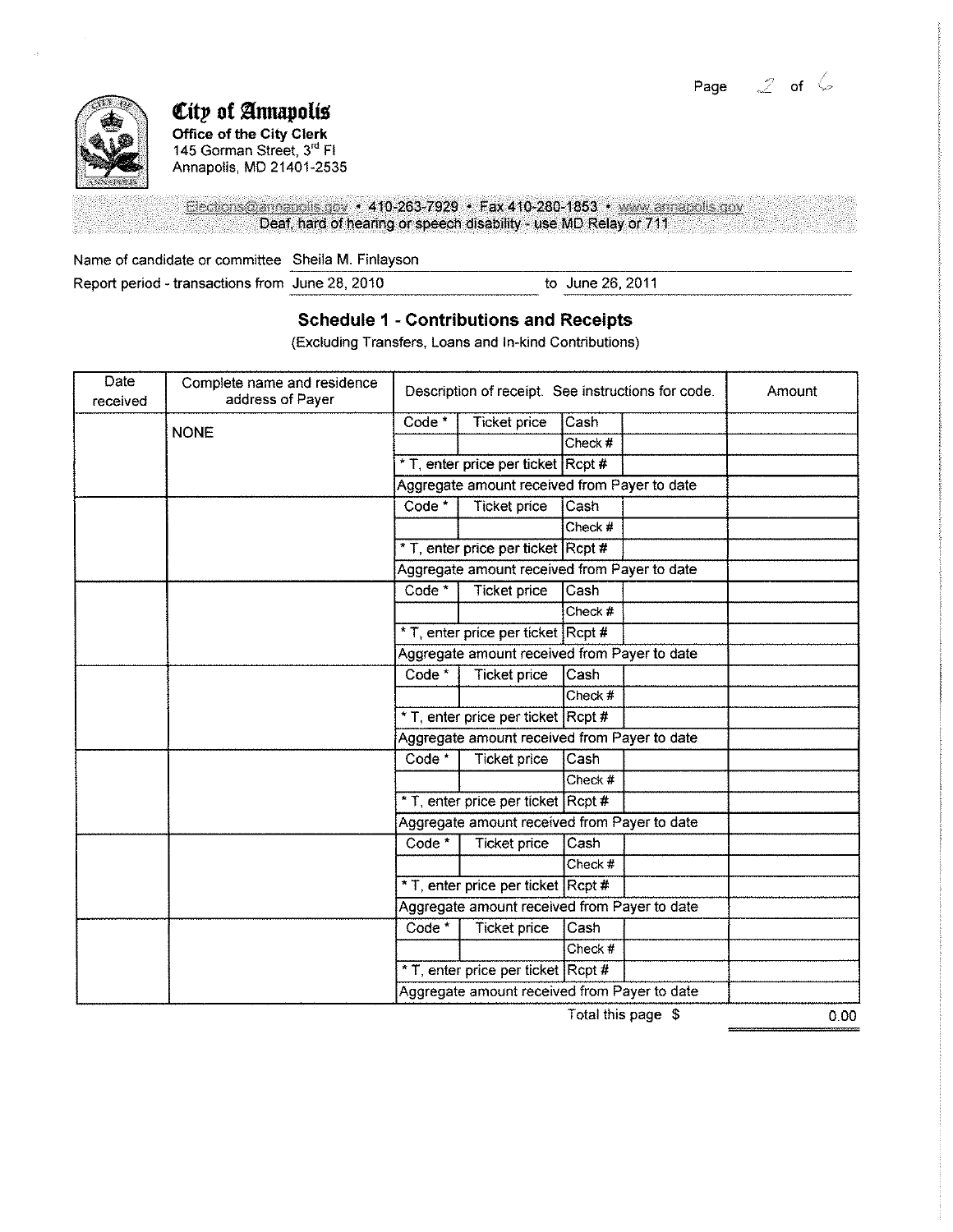Page  $\leq$  of



### $C$ ity of Annapolis **Office of the City Clerk**  145 Gorman Street, 3<sup>rd</sup> Fl Annapolis, MD 21401-2535

Elections@annapolis.gov • 410-263-7929 • Fax 410-280-1853 • www.annapolis.gov Deaf, hard of hearing or speech disability - use MD Relay or 711

Name of candidate or committee \_Sheila M. Finlayson

Report period - transactions from June 28, 2010 to June 26, 2011

| <b>Date</b><br>received | Complete name and residence<br>address of Payer | Description of loan or transfer            | Amount |
|-------------------------|-------------------------------------------------|--------------------------------------------|--------|
|                         | <b>NONE</b>                                     | Aggregate amount of<br>loan or transfer \$ |        |
|                         |                                                 | Aggregate amount of<br>loan or transfer \$ |        |
|                         |                                                 | Aggregate amount of<br>loan or transfer \$ |        |
|                         |                                                 | Aggregate amount of<br>loan or transfer \$ |        |
|                         |                                                 | Aggregate amount of<br>loan or transfer \$ |        |
|                         |                                                 | Aggregate amount of<br>loan or transfer \$ |        |
|                         |                                                 | Aggregate amount of<br>loan or transfer \$ |        |
|                         |                                                 | Aggregate amount of<br>loan or transfer \$ |        |
|                         |                                                 | Aggregate amount of<br>loan or transfer \$ |        |
|                         |                                                 | Aggregate amount of<br>loan or transfer \$ |        |

## **Schedule 2 - Loans and Transfers**

Total this page \$ 0.00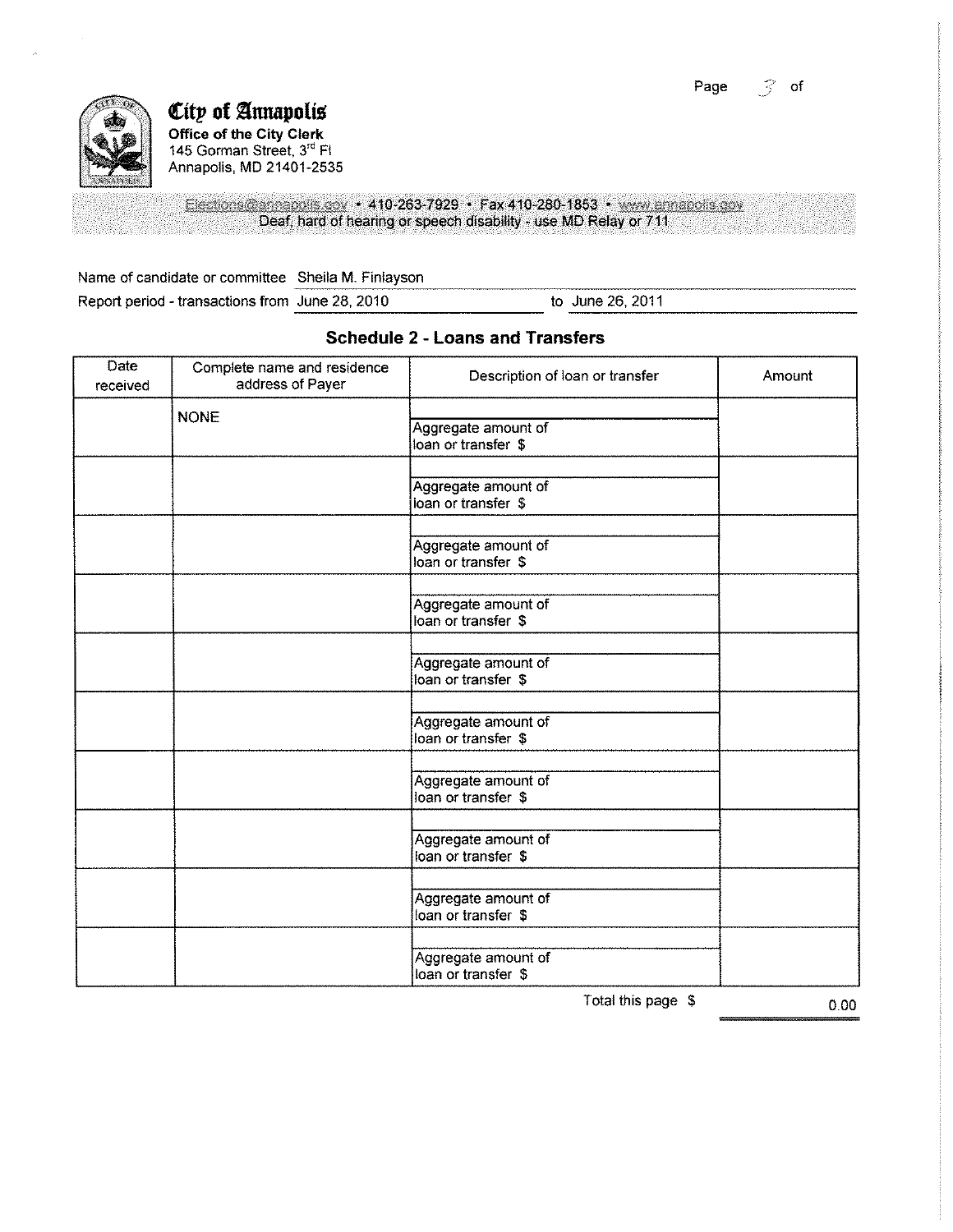



 $\mathcal{L}$ 

#### City of Annapolis $\;$

Office of the City Clerk<br>145 Gorman Street, 3<sup>rd</sup> Fl Annapolis, MD 21401-2535

Elections@annapolis.gov + 410-263-7929 + Fax 410-280-1853 + www.annapolis.gov<br>Deaf, hard of hearing or speech disability - use MD Relay or 711

Name of candidate or committee ~S::ho:e:::ila,\_M::::.\_-:\_Fi:::n:::l•:cYS:::O::n:\_\_ \_\_\_\_\_\_\_\_\_\_\_\_\_\_\_\_\_\_\_\_ \_

Report period - transactions from June 28, 2010

#### Schedule 3 - Disbursements

|                | $\overline{2}$                                         | 3         |             | 4                                                               |  |               | 5       |  |                                            |        |
|----------------|--------------------------------------------------------|-----------|-------------|-----------------------------------------------------------------|--|---------------|---------|--|--------------------------------------------|--------|
|                |                                                        |           |             | Salaries and all payments other than loan<br>payments<br>Method |  | Loan payments |         |  | Transfers to other<br>funds (candidate or) |        |
| Date           | Payee and<br>address                                   | Code      | Amount      |                                                                 |  | Amount        | Method  |  | committee name<br>required)                | Amount |
| $7.18 - 10$    | Mt Moriah Church                                       | CO.       | 25.00 Cash  | Check $# 704$                                                   |  |               | Check#  |  |                                            |        |
|                | Bay Ridge Ave                                          |           |             |                                                                 |  |               | Cash    |  |                                            |        |
|                | Annapolis 21403鳳                                       |           |             | Rcpt#                                                           |  |               | Rcpt #  |  |                                            |        |
| $8 - 1 - 10$   | Mt. Olive Church<br>2 Hicks Ave                        | CO.       | 25.00 Cash  | Check # 705                                                     |  |               | Check # |  |                                            |        |
|                |                                                        |           |             |                                                                 |  |               | Cash    |  |                                            |        |
|                | Annapolis 21401欄                                       |           |             | Rcpt#                                                           |  |               | Rcpt #  |  |                                            |        |
| $8 - 19 - 10$  | Sharika Holland<br>804 Betsy Ct #B<br>Annapolis 21401鳳 | $O^*$     | 100 00 Cash | Check $# 706$                                                   |  |               | Check # |  |                                            |        |
|                |                                                        |           |             |                                                                 |  |               | Cash    |  |                                            |        |
|                |                                                        |           |             | Rcpt#                                                           |  |               | Rcpt #  |  |                                            |        |
| $10-15-10$     | Sheila Finlayson                                       | <b>OS</b> |             | Check # $707$                                                   |  |               | Check # |  |                                            |        |
|                | 131 Brightview Dr                                      |           | 203.06 Cash |                                                                 |  |               | Cash    |  |                                            |        |
|                | Annapolis 21404■                                       |           |             | Rcpt#                                                           |  |               | Rcpt #  |  |                                            |        |
| $12 - 20 - 10$ | U S Postmaster                                         | P         |             | Check # 708                                                     |  |               | Check # |  |                                            |        |
|                |                                                        |           | 44.00 Cash  |                                                                 |  |               | Cash    |  |                                            |        |
|                |                                                        |           |             | Rcpt#                                                           |  |               | Rcpt #  |  |                                            |        |
|                | Totals this page \$<br>397.06                          |           |             |                                                                 |  |               |         |  |                                            |        |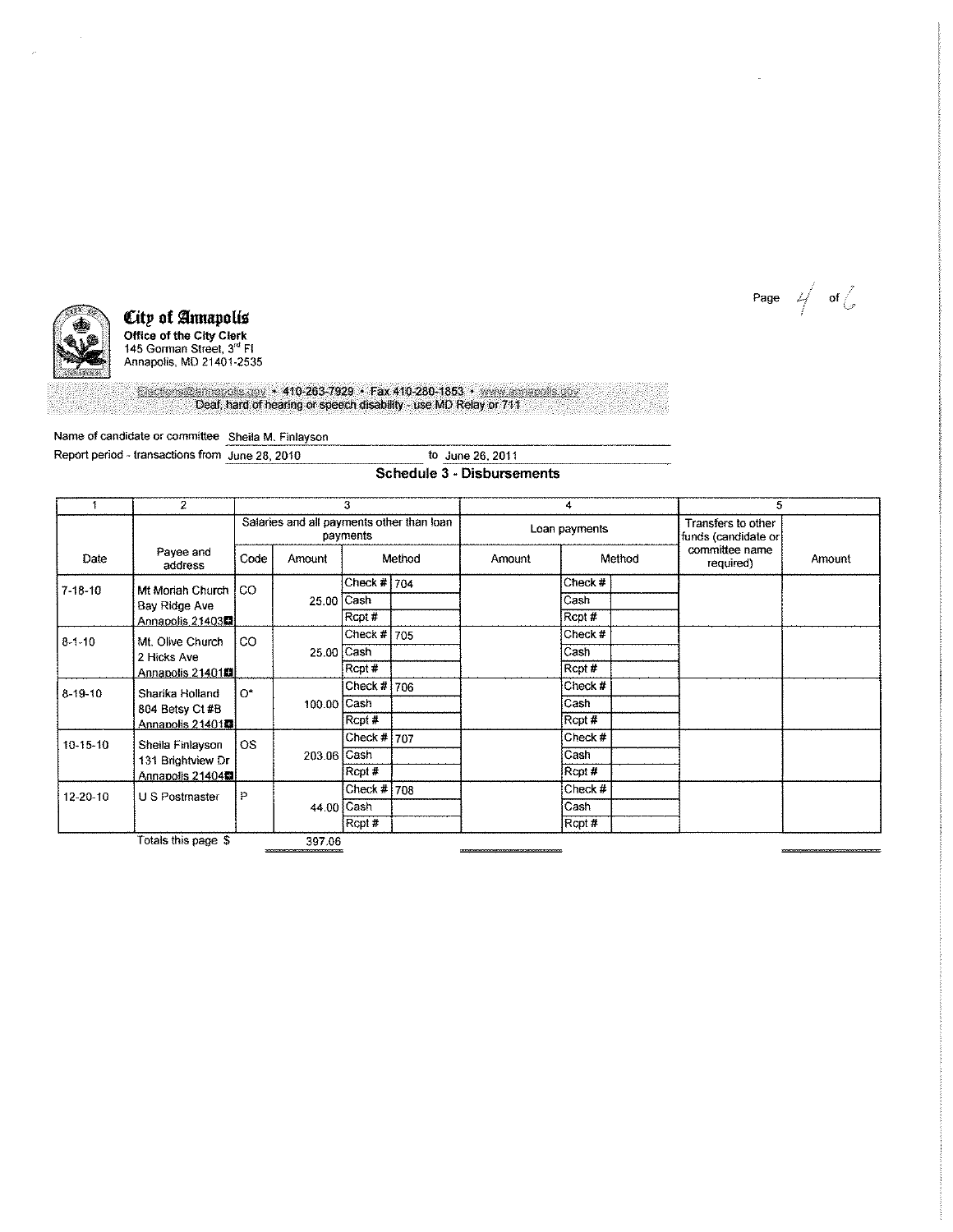



# City of Annapolis $\;$ Office of the City Clerk

145 Gorman Street, 3<sup>rd</sup> Fl Annapolis, MD 21401-2535

Elections@annapolis.gov • 410-263-7929 • Fax 410-280-1853 • www.annapolis.gov Deaf, hard of hearing or speech disability - use MD Relay or 711

Name of fund or committee Sheila M. Finlayson -------------------------------------------- Debts as of June 26, 2011

## Schedule 4 -Outstanding Obligations as of End of Report Period

| $\ddagger$       | $\sqrt{2}$                                         | $\overline{3}$     | $\ddot{4}$ |
|------------------|----------------------------------------------------|--------------------|------------|
| Name and address | Description of debt (Loans,<br>unpaid bills, etc.) | Date debt incurred | Amount     |
| <b>NONE</b>      |                                                    |                    |            |
|                  |                                                    |                    |            |
|                  |                                                    |                    |            |
|                  |                                                    |                    |            |
|                  |                                                    |                    |            |
|                  |                                                    |                    |            |
|                  |                                                    |                    |            |
|                  |                                                    |                    |            |
|                  |                                                    |                    |            |
|                  |                                                    |                    |            |
|                  |                                                    |                    |            |
|                  |                                                    |                    |            |
|                  |                                                    |                    |            |
|                  |                                                    |                    |            |
|                  |                                                    | Total this page \$ | 0.00       |